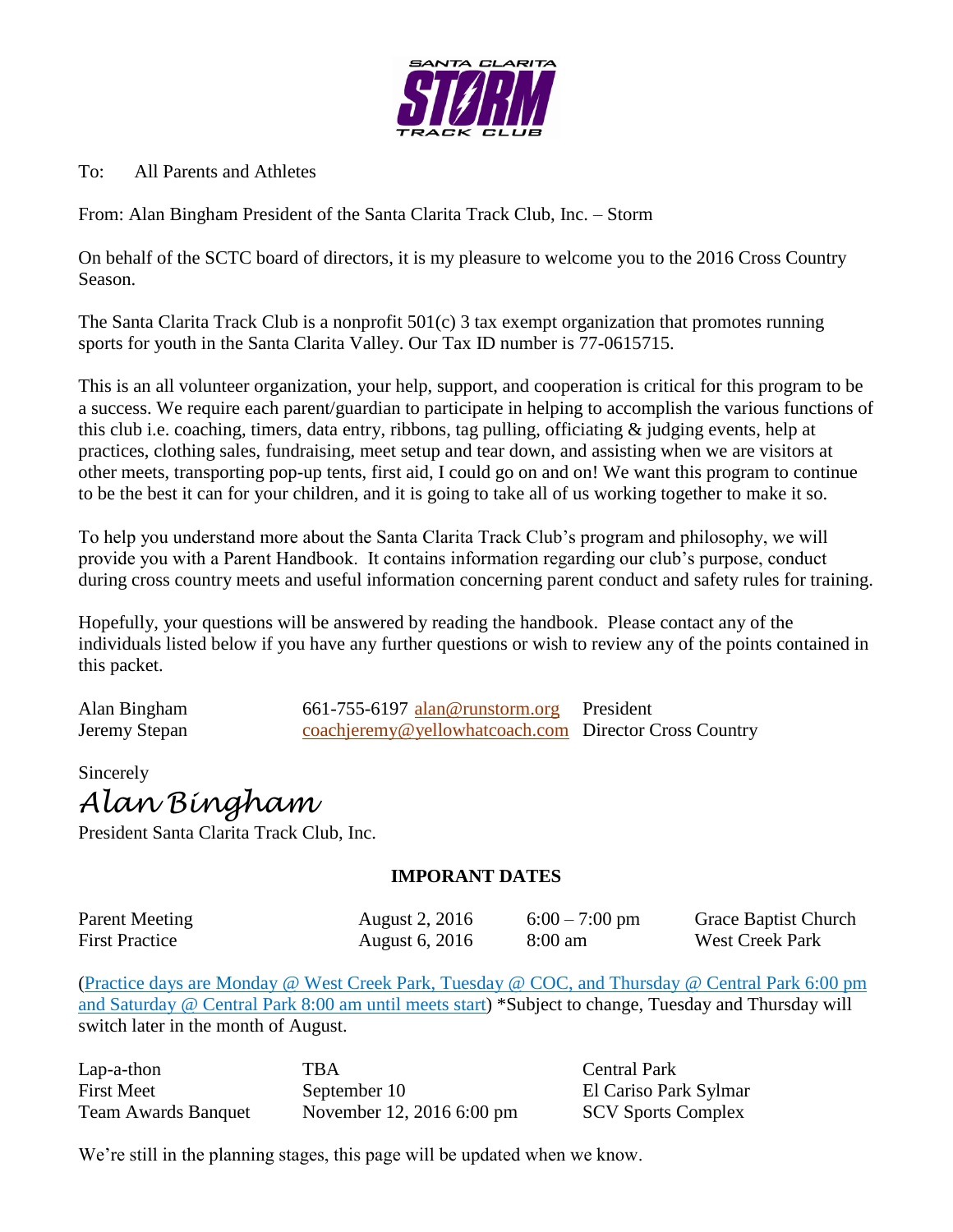

#### **Santa Clarita Track Club – Storm Sign-up Packet – Cross Country 2016 Season**

#### **The packet contains the following forms:**

- **1. Storm Registration Form** (Fill out and return 1 copy) (Please return even if you checked the box in the line below
- **2. Valley Youth Conference Contract form**

(Fill out and return 1 copies) When completing the top section, for the name of the Division, Please enter the two letter code from the following table:

**Year of Birth Sports Division Code (Girl/Boy)**

 – 2009 Gremlin **GG** or **GB** (**For Gremlin Girl or Gremlin Boy**) – 2007 Bantam **BG** or **BB** – 2005 Midget **MG** or **MB** – 2003 Youth **YG** or **YB** – 2001 Intermediate **IG** or **IB**

- **3. Code of Conduct Form/Parents Medical Clearance Waiver Form** (Fill out and return 1 copy)
- **4. Uniform Order Form** (Fill out and return 1 copy)
- **5. Please attach a copy of the Child's Birth Certificate (County) or other proof of age document**

**Mail to or drop off at:** 

**Santa Clarita Track Club, Inc. C/O Alan Bingham 27900 Youngberry Dr Saugus, CA 91350-1756**

### **Registration fees are as follows:**

\$150.00 per athlete for the first 2 in the same household and \$90.00 per athlete after that. \$150.00, 2- \$300.00, 3- \$390.00, 4- \$480.00

Uniforms are \$35.00 additional for each uniform needed. Each athlete must compete in the complete uniform (Shirt & Shorts). Previous Track or XC athletes may wear their existing uniform if it still fits.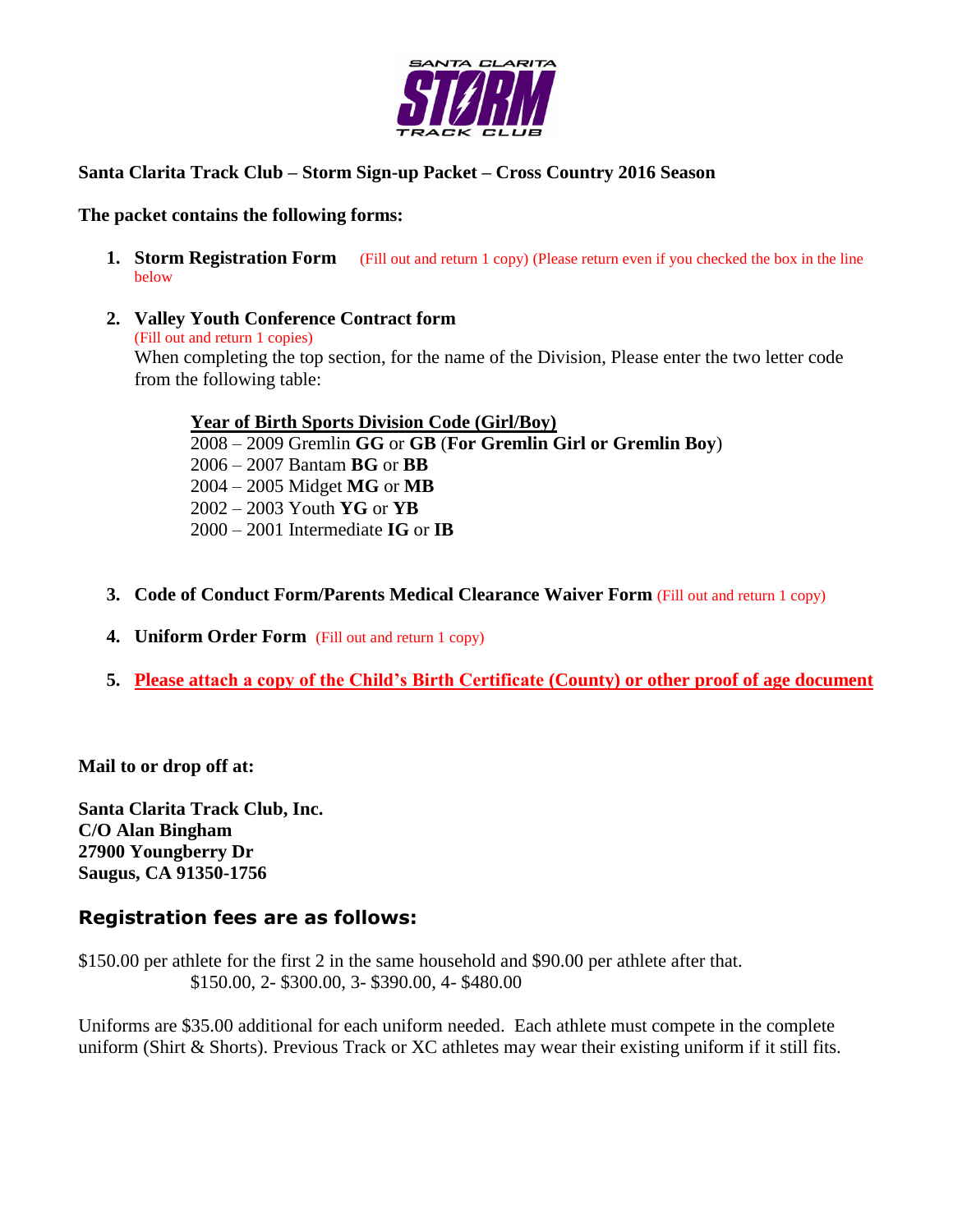# **Santa Clarita Track Club, Inc.**

## **Registration Form For SCTC Use Only**

| <b>Cross Country</b><br>$\bullet$<br>Track & Field                |        | SANTA CLARITA<br>TRACK CLUB                                           | Team<br>Season Age<br><b>Check List:</b><br>Contracts Complete                                                                                         |
|-------------------------------------------------------------------|--------|-----------------------------------------------------------------------|--------------------------------------------------------------------------------------------------------------------------------------------------------|
| Players Name First<br>Parents Full Name                           | Middle | $\overline{\text{Last}}$                                              | Copy of<br><b>Birth Certificate</b><br>Enclosed                                                                                                        |
|                                                                   |        |                                                                       | <b>Medical Release</b><br>Waiver                                                                                                                       |
|                                                                   |        |                                                                       | Code of Conduct<br>l 1                                                                                                                                 |
| $City$ $Zip$ $Zip$                                                |        |                                                                       |                                                                                                                                                        |
|                                                                   |        |                                                                       |                                                                                                                                                        |
|                                                                   |        |                                                                       | <b>Returned Check</b>                                                                                                                                  |
|                                                                   |        |                                                                       | <b>Policy</b>                                                                                                                                          |
|                                                                   |        |                                                                       | If a personal check offered in payment is<br>returned without payment for any reason,                                                                  |
| LIST NAMES AND AGES OF BROTHERS AND SISTERS IN THIS PROGRAM       |        |                                                                       | the SCTC imposes a \$25.00 charge for the<br>returned check to recover the SCTC's<br>processing and collection costs. This charge                      |
| 1)                                                                |        | 3)                                                                    | is based solely on statute, not contract. The<br>SCTC may sue if payment is not received in<br>30 days.                                                |
| 2)                                                                |        | $\left( \frac{4}{2} \right)$                                          | If any civil action results in a judgment<br>against you that judgment may become a<br>part of your permanent credit profile for<br>up to seven years. |
| Ethnic Group (Please circle one) : Black White Asian Latino Other |        | SPECIAL NOTES: VACATION, HEALTH, HOW DID YOU FOUND OUT ABOUT US, ETC. |                                                                                                                                                        |

#### **For SCTC Use Only**

| Parents Will Assist This Program As: |                    |        |               |             |  |  |
|--------------------------------------|--------------------|--------|---------------|-------------|--|--|
| Amount Paid                          | Cash               | Check# | Receipt #     | Amount Due  |  |  |
| Registered By                        |                    |        | Date          |             |  |  |
| Dropped From Program (Give Reason)   |                    |        |               |             |  |  |
| Date Dropped                         | Refund Approved By |        | Refund Amount | Refund Date |  |  |

 $\_$  , and the state of the state of the state of the state of the state of the state of the state of the state of the state of the state of the state of the state of the state of the state of the state of the state of the  $\_$  , and the state of the state of the state of the state of the state of the state of the state of the state of the state of the state of the state of the state of the state of the state of the state of the state of the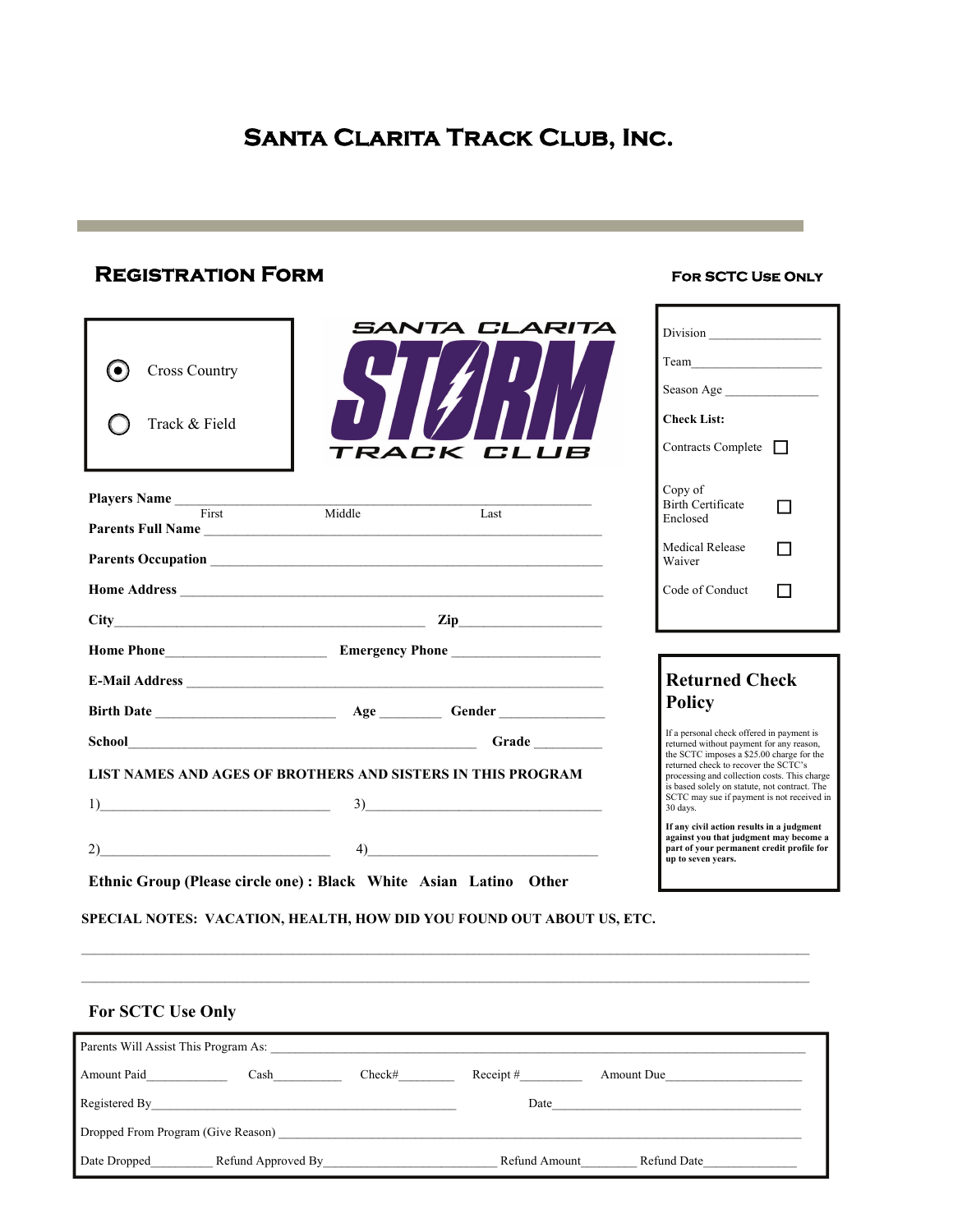|                                                               | NOUTH COM                                                                                                                                                                                                                                                                                                                                                                                                                                                                                                                                                                                                                                                                                                                                         | <b>PLAYER CONTRACT</b><br>VALLEY YOUTH CONFERENCE, INC A YOUTH SPORTS ATHLETIC<br><b>ASSOCIATION.</b>                                                                                                                                                                                                                                                                                                                                                                                                                                                                                                                                                                                                                                                                                                                                                                                                                                                                                                                                                                                                                                                                                                                                                                                                                                                                                                                                                                                                                                                                                                                                                                                                                                                                                                                                                                                                                                                                                                                                                                                                                                                                                                                                                                                                                                                                                                                                                                                                                                                                                                                                                                                                                      |  |  |  |
|---------------------------------------------------------------|---------------------------------------------------------------------------------------------------------------------------------------------------------------------------------------------------------------------------------------------------------------------------------------------------------------------------------------------------------------------------------------------------------------------------------------------------------------------------------------------------------------------------------------------------------------------------------------------------------------------------------------------------------------------------------------------------------------------------------------------------|----------------------------------------------------------------------------------------------------------------------------------------------------------------------------------------------------------------------------------------------------------------------------------------------------------------------------------------------------------------------------------------------------------------------------------------------------------------------------------------------------------------------------------------------------------------------------------------------------------------------------------------------------------------------------------------------------------------------------------------------------------------------------------------------------------------------------------------------------------------------------------------------------------------------------------------------------------------------------------------------------------------------------------------------------------------------------------------------------------------------------------------------------------------------------------------------------------------------------------------------------------------------------------------------------------------------------------------------------------------------------------------------------------------------------------------------------------------------------------------------------------------------------------------------------------------------------------------------------------------------------------------------------------------------------------------------------------------------------------------------------------------------------------------------------------------------------------------------------------------------------------------------------------------------------------------------------------------------------------------------------------------------------------------------------------------------------------------------------------------------------------------------------------------------------------------------------------------------------------------------------------------------------------------------------------------------------------------------------------------------------------------------------------------------------------------------------------------------------------------------------------------------------------------------------------------------------------------------------------------------------------------------------------------------------------------------------------------------------|--|--|--|
|                                                               | <b>SPORT:</b>                                                                                                                                                                                                                                                                                                                                                                                                                                                                                                                                                                                                                                                                                                                                     | Track & Field <b>☑</b> Cross Country                                                                                                                                                                                                                                                                                                                                                                                                                                                                                                                                                                                                                                                                                                                                                                                                                                                                                                                                                                                                                                                                                                                                                                                                                                                                                                                                                                                                                                                                                                                                                                                                                                                                                                                                                                                                                                                                                                                                                                                                                                                                                                                                                                                                                                                                                                                                                                                                                                                                                                                                                                                                                                                                                       |  |  |  |
|                                                               |                                                                                                                                                                                                                                                                                                                                                                                                                                                                                                                                                                                                                                                                                                                                                   | $^\prime$ Player Season Application for 20 $\underline{16}$ Season. $\,$ Conference Member Organization $\underline{\rm SC\text{-}Storm}$ $\,-$                                                                                                                                                                                                                                                                                                                                                                                                                                                                                                                                                                                                                                                                                                                                                                                                                                                                                                                                                                                                                                                                                                                                                                                                                                                                                                                                                                                                                                                                                                                                                                                                                                                                                                                                                                                                                                                                                                                                                                                                                                                                                                                                                                                                                                                                                                                                                                                                                                                                                                                                                                            |  |  |  |
|                                                               | Age: $\qquad \qquad \bigodot$ Boy                                                                                                                                                                                                                                                                                                                                                                                                                                                                                                                                                                                                                                                                                                                 | Girl                                                                                                                                                                                                                                                                                                                                                                                                                                                                                                                                                                                                                                                                                                                                                                                                                                                                                                                                                                                                                                                                                                                                                                                                                                                                                                                                                                                                                                                                                                                                                                                                                                                                                                                                                                                                                                                                                                                                                                                                                                                                                                                                                                                                                                                                                                                                                                                                                                                                                                                                                                                                                                                                                                                       |  |  |  |
|                                                               |                                                                                                                                                                                                                                                                                                                                                                                                                                                                                                                                                                                                                                                                                                                                                   | http://www.valleyconference.org                                                                                                                                                                                                                                                                                                                                                                                                                                                                                                                                                                                                                                                                                                                                                                                                                                                                                                                                                                                                                                                                                                                                                                                                                                                                                                                                                                                                                                                                                                                                                                                                                                                                                                                                                                                                                                                                                                                                                                                                                                                                                                                                                                                                                                                                                                                                                                                                                                                                                                                                                                                                                                                                                            |  |  |  |
|                                                               |                                                                                                                                                                                                                                                                                                                                                                                                                                                                                                                                                                                                                                                                                                                                                   | <b>PLEASE READ CAREFULLY</b><br>NOTE: Completion of this application DOES NOT guarantee applicant a position on a team. No applicant will be allowed to participate in any activity until this form has been<br>completed in full and accepted by the above named member organization. Members organization acceptance is subject to final approval and certification by the sport. PLAYER<br>AND PARENTS TAKE NOTE: All rules concerning certification, eligibility, playing rules, sport/conference procedures, and any dispute arising from these rules are procedures<br>rests solely with the sport and/or conference. The final arbitration is the Valley Youth Conference, Inc. Executive Board. I agree to abide to all conference decisions.                                                                                                                                                                                                                                                                                                                                                                                                                                                                                                                                                                                                                                                                                                                                                                                                                                                                                                                                                                                                                                                                                                                                                                                                                                                                                                                                                                                                                                                                                                                                                                                                                                                                                                                                                                                                                                                                                                                                                                      |  |  |  |
|                                                               | SECTION 1. APPLICAT'S STATEMENT (Applicant must complete and sign this section)<br>I will faithfully keep and abide by the following rules and carry them out to the best of my ability.                                                                                                                                                                                                                                                                                                                                                                                                                                                                                                                                                          |                                                                                                                                                                                                                                                                                                                                                                                                                                                                                                                                                                                                                                                                                                                                                                                                                                                                                                                                                                                                                                                                                                                                                                                                                                                                                                                                                                                                                                                                                                                                                                                                                                                                                                                                                                                                                                                                                                                                                                                                                                                                                                                                                                                                                                                                                                                                                                                                                                                                                                                                                                                                                                                                                                                            |  |  |  |
| <mark>Siqns</mark><br><b>Player Completes and</b>             | I will maintain at least a "C" average throughout the school year.<br>1.<br>2.<br>I will play any position assigned and do my best for the team.<br>When my team is not playing I will stay off the playing field completely and will not interfere with those playing<br>3.<br>I solemnly pledge that I will not in any way damage, or deface any property, building or equipment.<br>4.<br>I agree to abide by all decisions of game officials and will not create any unsportmanlike gestures at any time.<br>5.<br>I promise that I will be a lady/gentleman at all times and I will refrain from using any foul language.<br>6.<br>7.<br>I agree that I will remain a member of the team and the organization until properly released.<br>8. | I agree to return the uniform and other equipment issued to me in as good a condition as when received, except for normal wear and tear.                                                                                                                                                                                                                                                                                                                                                                                                                                                                                                                                                                                                                                                                                                                                                                                                                                                                                                                                                                                                                                                                                                                                                                                                                                                                                                                                                                                                                                                                                                                                                                                                                                                                                                                                                                                                                                                                                                                                                                                                                                                                                                                                                                                                                                                                                                                                                                                                                                                                                                                                                                                   |  |  |  |
|                                                               | (Print in Full)                                                                                                                                                                                                                                                                                                                                                                                                                                                                                                                                                                                                                                                                                                                                   |                                                                                                                                                                                                                                                                                                                                                                                                                                                                                                                                                                                                                                                                                                                                                                                                                                                                                                                                                                                                                                                                                                                                                                                                                                                                                                                                                                                                                                                                                                                                                                                                                                                                                                                                                                                                                                                                                                                                                                                                                                                                                                                                                                                                                                                                                                                                                                                                                                                                                                                                                                                                                                                                                                                            |  |  |  |
|                                                               |                                                                                                                                                                                                                                                                                                                                                                                                                                                                                                                                                                                                                                                                                                                                                   |                                                                                                                                                                                                                                                                                                                                                                                                                                                                                                                                                                                                                                                                                                                                                                                                                                                                                                                                                                                                                                                                                                                                                                                                                                                                                                                                                                                                                                                                                                                                                                                                                                                                                                                                                                                                                                                                                                                                                                                                                                                                                                                                                                                                                                                                                                                                                                                                                                                                                                                                                                                                                                                                                                                            |  |  |  |
|                                                               |                                                                                                                                                                                                                                                                                                                                                                                                                                                                                                                                                                                                                                                                                                                                                   |                                                                                                                                                                                                                                                                                                                                                                                                                                                                                                                                                                                                                                                                                                                                                                                                                                                                                                                                                                                                                                                                                                                                                                                                                                                                                                                                                                                                                                                                                                                                                                                                                                                                                                                                                                                                                                                                                                                                                                                                                                                                                                                                                                                                                                                                                                                                                                                                                                                                                                                                                                                                                                                                                                                            |  |  |  |
|                                                               | Phone                                                                                                                                                                                                                                                                                                                                                                                                                                                                                                                                                                                                                                                                                                                                             | <u> 1980 - Januar Alexander III, amerikan berarta dalam penyatan berarta perangan perang berarta perangan berarta</u>                                                                                                                                                                                                                                                                                                                                                                                                                                                                                                                                                                                                                                                                                                                                                                                                                                                                                                                                                                                                                                                                                                                                                                                                                                                                                                                                                                                                                                                                                                                                                                                                                                                                                                                                                                                                                                                                                                                                                                                                                                                                                                                                                                                                                                                                                                                                                                                                                                                                                                                                                                                                      |  |  |  |
|                                                               |                                                                                                                                                                                                                                                                                                                                                                                                                                                                                                                                                                                                                                                                                                                                                   |                                                                                                                                                                                                                                                                                                                                                                                                                                                                                                                                                                                                                                                                                                                                                                                                                                                                                                                                                                                                                                                                                                                                                                                                                                                                                                                                                                                                                                                                                                                                                                                                                                                                                                                                                                                                                                                                                                                                                                                                                                                                                                                                                                                                                                                                                                                                                                                                                                                                                                                                                                                                                                                                                                                            |  |  |  |
|                                                               |                                                                                                                                                                                                                                                                                                                                                                                                                                                                                                                                                                                                                                                                                                                                                   |                                                                                                                                                                                                                                                                                                                                                                                                                                                                                                                                                                                                                                                                                                                                                                                                                                                                                                                                                                                                                                                                                                                                                                                                                                                                                                                                                                                                                                                                                                                                                                                                                                                                                                                                                                                                                                                                                                                                                                                                                                                                                                                                                                                                                                                                                                                                                                                                                                                                                                                                                                                                                                                                                                                            |  |  |  |
| <b>Signs</b><br><mark>and</mark><br>$\overline{S}$<br>Complet | SECTION II. PARENTS/GUARDIANS ACKNOWLEDGEMENT, AUTHORIZATION AND CONSENT (PARENT/GUARDIAN SIGN BELOW)<br>sign them voluntarily.<br>specified below; if none specify "none"                                                                                                                                                                                                                                                                                                                                                                                                                                                                                                                                                                        | RELEASE: I/WE the parents/guardians of the above named applicant, hereby give my/our approval to his/her participation in all conference and member organizations activities during the specified season<br>I/WE assume all risks and hazards incidental to such participation including transportation to and from the activities and I/WE do hereby waive, release, absolve, indemnify and agree to hold harmless the<br>conference, member organization, organizers, sponsors, supervisors, participants, and persons transporting the applicant to and from activities, form any claim arising out of an injury to the applicant.<br>ATTEST: I/WE hereby acknowledge that the information provided in this application is factual and accurate, that I/WE understand that if applicant is accepted to member organization and is certified by the<br>Conference the applicant must remain with the member organization until released, such release is subject to approval of the conference. I/WE have read the foregoing statement and understand them, and<br>MEDIA RELEASED: I/WE hereby give permission to the Valley Youth Conference to reproduce, adapt, and display in any and all media my child's name, and/or photographs, silhouettes, or other<br>reproductions of my child's physical image. I further give permission to the Valley Youth Conference to reproduce, adapt, and display record of the sporting performance of my child that it may obtain as it<br>pertains to the Valley Youth Conference Sport that he or she is participating in, on or about the above dates. I hereby release the Valley Youth Conference from any and all claims and liabilities that I or my<br>child by reason of the publication in any media whatsoever (including publication in or by any news media), use, adaptation display or such use of my child's name and/or likeness.<br>INSURANCE: I/WE hereby acknowledge and represent that I understand that the Conference, or member organizations upon approval of the Conference, maintains Group Accident Coverage for<br>medical/hospital expenses, and that I have been advised and understand the limits and provisions of such coverage, including that such coverage may be considered as "secondary" coverage when there is<br>any other valid and collectible overage provided by applicant's parents/guardians separate insurance specified below if known. I/WE understand that any claim for medical service which arises out of an injury<br>from a Conference or member organization activity must be reported to the member organization Coach/Manager of applicant's assigned team within ten days of the date of injury. Other Insurance is |  |  |  |
|                                                               |                                                                                                                                                                                                                                                                                                                                                                                                                                                                                                                                                                                                                                                                                                                                                   |                                                                                                                                                                                                                                                                                                                                                                                                                                                                                                                                                                                                                                                                                                                                                                                                                                                                                                                                                                                                                                                                                                                                                                                                                                                                                                                                                                                                                                                                                                                                                                                                                                                                                                                                                                                                                                                                                                                                                                                                                                                                                                                                                                                                                                                                                                                                                                                                                                                                                                                                                                                                                                                                                                                            |  |  |  |
|                                                               | Carrier<br>applicant as said physician deems necessary under the circumstances upon presentation of this consent form.                                                                                                                                                                                                                                                                                                                                                                                                                                                                                                                                                                                                                            | Policy Number<br>Employer<br>MEDICAL TREATMENT AUTHORIZATION: In the event of injury or illness to the above named applicant, I/WE hereby grant authority to a qualified physician to render such medical treatment to the                                                                                                                                                                                                                                                                                                                                                                                                                                                                                                                                                                                                                                                                                                                                                                                                                                                                                                                                                                                                                                                                                                                                                                                                                                                                                                                                                                                                                                                                                                                                                                                                                                                                                                                                                                                                                                                                                                                                                                                                                                                                                                                                                                                                                                                                                                                                                                                                                                                                                                 |  |  |  |
|                                                               | I declare under penalty of perjury that I am a parent or quardian of:                                                                                                                                                                                                                                                                                                                                                                                                                                                                                                                                                                                                                                                                             | Name of Athlete                                                                                                                                                                                                                                                                                                                                                                                                                                                                                                                                                                                                                                                                                                                                                                                                                                                                                                                                                                                                                                                                                                                                                                                                                                                                                                                                                                                                                                                                                                                                                                                                                                                                                                                                                                                                                                                                                                                                                                                                                                                                                                                                                                                                                                                                                                                                                                                                                                                                                                                                                                                                                                                                                                            |  |  |  |
| Parent/Legal Guardian                                         | Signature <b>Signature Signature</b>                                                                                                                                                                                                                                                                                                                                                                                                                                                                                                                                                                                                                                                                                                              | <u>Date</u> Date <b>Date Date Date Date Date Date Date <i>Date</i></b>                                                                                                                                                                                                                                                                                                                                                                                                                                                                                                                                                                                                                                                                                                                                                                                                                                                                                                                                                                                                                                                                                                                                                                                                                                                                                                                                                                                                                                                                                                                                                                                                                                                                                                                                                                                                                                                                                                                                                                                                                                                                                                                                                                                                                                                                                                                                                                                                                                                                                                                                                                                                                                                     |  |  |  |
|                                                               | Parent or Guardian                                                                                                                                                                                                                                                                                                                                                                                                                                                                                                                                                                                                                                                                                                                                | Name Parent or Guardian (print)                                                                                                                                                                                                                                                                                                                                                                                                                                                                                                                                                                                                                                                                                                                                                                                                                                                                                                                                                                                                                                                                                                                                                                                                                                                                                                                                                                                                                                                                                                                                                                                                                                                                                                                                                                                                                                                                                                                                                                                                                                                                                                                                                                                                                                                                                                                                                                                                                                                                                                                                                                                                                                                                                            |  |  |  |
| Org. Fee                                                      | SECTION III. MEMBER ORGANIZATION USE ONLY                                                                                                                                                                                                                                                                                                                                                                                                                                                                                                                                                                                                                                                                                                         | CLUB REP PLEASE FILL IN FOR CONFERENCE<br><b>MEDICAL EXAM - SPORT &amp; DATE</b>                                                                                                                                                                                                                                                                                                                                                                                                                                                                                                                                                                                                                                                                                                                                                                                                                                                                                                                                                                                                                                                                                                                                                                                                                                                                                                                                                                                                                                                                                                                                                                                                                                                                                                                                                                                                                                                                                                                                                                                                                                                                                                                                                                                                                                                                                                                                                                                                                                                                                                                                                                                                                                           |  |  |  |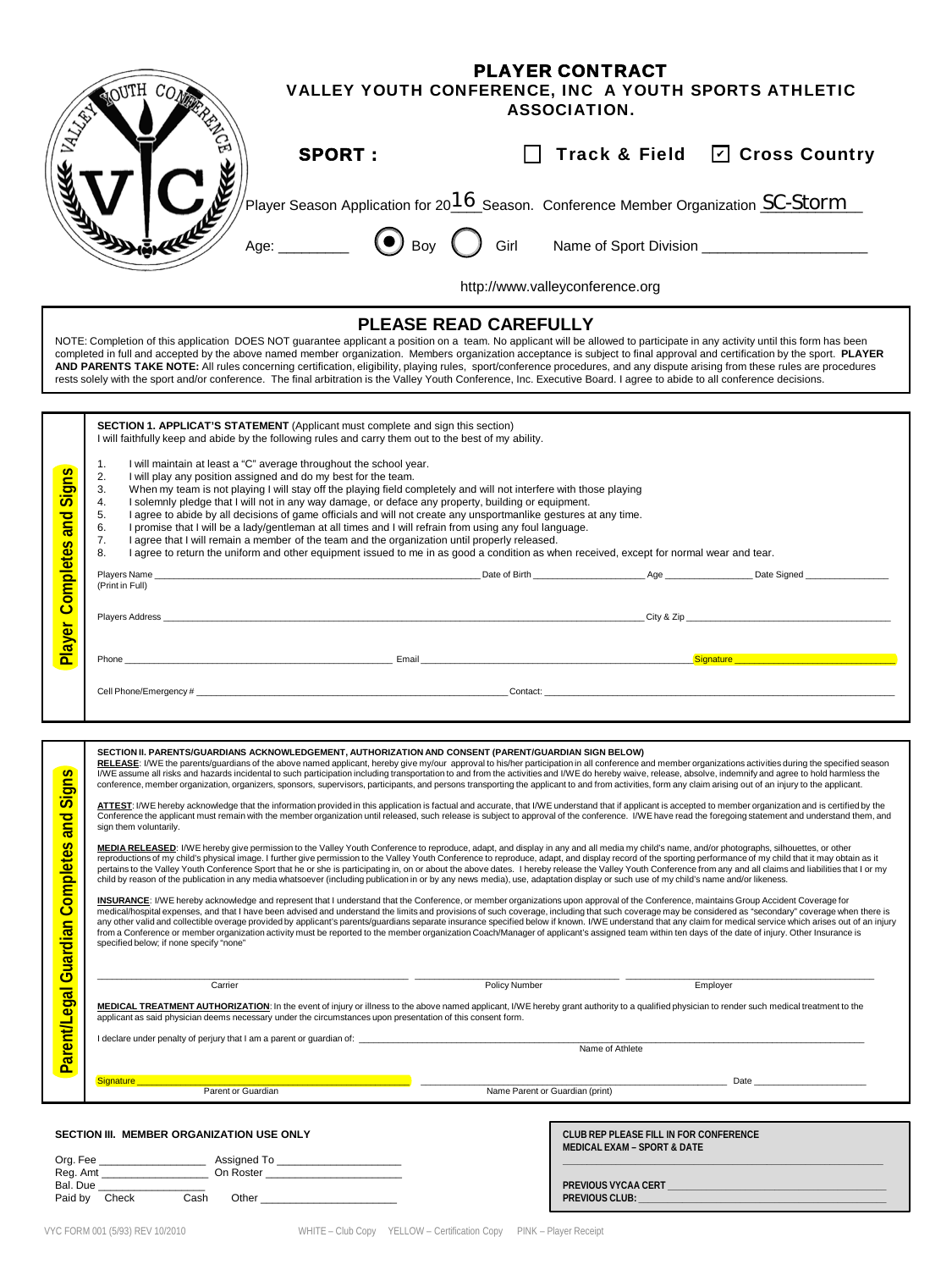

#### **VALLEY YOUTH CONFERENCE, INC. Track & Field and Cross Country Division** CODE OF CONDUCT – NO FIGHTING CONTRACT

Our goals are to provide a recreational environment that is fun, healthy and competitive for all who wish to play. We believe this is the right of every player enrolled in our program. In addition we wish to protect these players from those who wish to violate their rights via mean spirited play, unsporting behavior and/or undue or malicious outside interference. It is the intent of the Valley Youth Conference, Inc. (VYC) and all Clubs to stop ANY and ALL violent conduct. All players, parents, coaches and helpers who are connected with each VYC Club must read and sign this document.

Any athlete receiving discipline by a coach or an official of the Valley Youth Conference for throwing a punch, participating in a fight or any type of violent conduct, or other type of inappropriate behavior, may be further suspended from play for the season. Any coach, parent or spectator receiving discipline, including, but not limited to being asked to leave, for violent conduct or other inappropriate behavior may be barred from attending any further meets and/or Valley Youth Conference event, including practices.

Should there be an incident of a fight or punches thrown involving athletes, coaches, participants or spectators at any Valley Youth Conference Sport activity, then a report of this incident must be made to the Commissioner of that Sport by the highest officials of the Club (s) in question within 24 hrs. of the incident. If the Commissioner of the Sport is unavailable to receive the report, then the General Manager is to be contacted next.

The use of alcohol and illegal drugs will not be tolerated. If a player, coach or spectator is found to be using, or under the influence of, such substances, that person will be barred from attending the game/event/meet in question and/or reported to the proper authorities. The use of tobacco will not be tolerated at any venue where games/events/meets are in progress. A person using tobacco at any game/event/meet of the Valley Conference will be barred from attending the game/event/meet in question and may receive further sanctions*.*

The Commissioner, and/or a committee formed by the Commissioner (which shall report to the Commissioner), will review reports of violent conduct, inappropriate behavior, alcohol, illegal drug, or tobacco use and similar incidents. In doing so, said person (s) may receive such input as such person (s) deem necessary. The Commissioner shall issue a ruling and final penalty/sanction, which may be lesser or more than those stated above. Once a ruling on the incident is issued, the Commissioner shall inform the Club representative of the actions against the parties involved and/or penalty or club sanctions. In the event that a person who has been suspended or barred from participation is found to have participated during such person's term of suspension or exclusion, then the Commissioner may issue further sanctions, including, but not limited to, Club suspension.

**ANY ATHLETE, COACH or PARENT refusing to sign this document will not be able to participate in play.**

#### **PARENTS MEDICAL CLEARANCE AND PERMISSION TO PARTICIPATE**

**VALLEY YOUTH CONFERENCE TRACK AND FIELD AND CROSS COUNTRY** strongly recommends that children have a medical check-up by a physician prior to participating. To participate in this CONFERENCE, the child's parent or guardian MUST fill out one of the statements below and sign at the bottom.

I am aware that Track & Field and Cross Country are physically demanding sports that requires strenuous effort to participate. I am not aware of any medical or physical condition (s) of my child (name listed below) that would limit his/her participation in the **VALLEY YOUTH CONFERENCE Track and Field** and **Cross-Country** programs.  **PLAYER** \_\_\_\_\_\_\_\_\_\_\_\_\_\_\_\_\_\_\_\_\_\_\_\_\_\_\_\_\_\_\_\_ **CLUB** \_\_\_\_\_\_\_\_\_\_\_\_\_\_\_\_\_\_\_\_\_\_\_\_\_\_\_\_\_\_\_\_\_ Santa Clarita Track Club

My Child \_\_\_\_\_\_\_\_\_\_\_\_\_\_\_\_\_\_\_\_\_\_\_\_\_\_\_\_\_\_\_\_ has the following medical or physical conditions (s) that are of concern to me:

Clearance to play **VALLEY YOUTH CONFERENCE Track & Field** and **Cross-Country** has been obtained through the following medical channels (including tests, examinations and evaluations) and approval to participate has been given by signature of Doctor indicated:

**DR.** \_\_\_\_\_\_\_\_\_\_\_\_\_\_\_\_\_\_\_\_\_\_\_\_\_\_\_\_\_\_\_\_\_\_\_\_\_\_\_\_\_\_\_ **DATED:** \_\_\_\_\_\_\_\_\_\_\_\_\_\_\_\_\_\_\_\_\_\_\_\_\_\_\_\_\_\_\_\_\_\_\_\_\_\_\_\_\_\_

\_\_\_\_\_\_\_\_\_\_\_\_\_\_\_\_\_\_\_\_\_\_\_\_\_\_\_\_\_\_\_\_\_\_\_\_\_\_\_\_\_\_\_\_\_\_\_\_\_\_\_\_\_\_\_\_\_\_\_\_\_\_\_\_\_\_\_\_\_\_\_\_\_\_\_\_\_\_\_\_\_\_\_\_\_\_\_\_\_\_\_\_\_\_\_\_\_

**Performance Enhancing Substances -** The Valley Youth Conference, its member organizations and representatives of these organization shall NOT recommend, promote or suggest any type of substance whether chemical, vitamin, mineral, or herbal to be used by its athletes. I have read, understood and agree to the above requirements allowing me to participate in Valley Youth Conference, Inc.

#### \_\_\_\_\_\_\_\_\_\_\_\_\_\_\_\_\_\_\_\_\_\_\_\_\_\_\_\_\_\_\_\_\_ \_\_\_\_\_\_\_\_\_\_\_\_\_\_\_\_\_\_\_\_\_\_\_\_\_\_\_\_\_\_\_\_\_\_\_\_\_\_\_\_\_\_\_\_\_\_\_\_\_\_\_\_\_\_\_\_\_\_\_\_\_\_\_\_\_\_\_\_\_\_\_\_\_\_\_\_\_\_\_\_\_\_\_\_ Alan E Bingham

**Player Name (Please Print) Parent's Name (Please Print) Coach/Club Official's Name (Please Print)** 

Alan E Bingham

**Player's Signature Parent Signature Coach/Club Official's Signature**